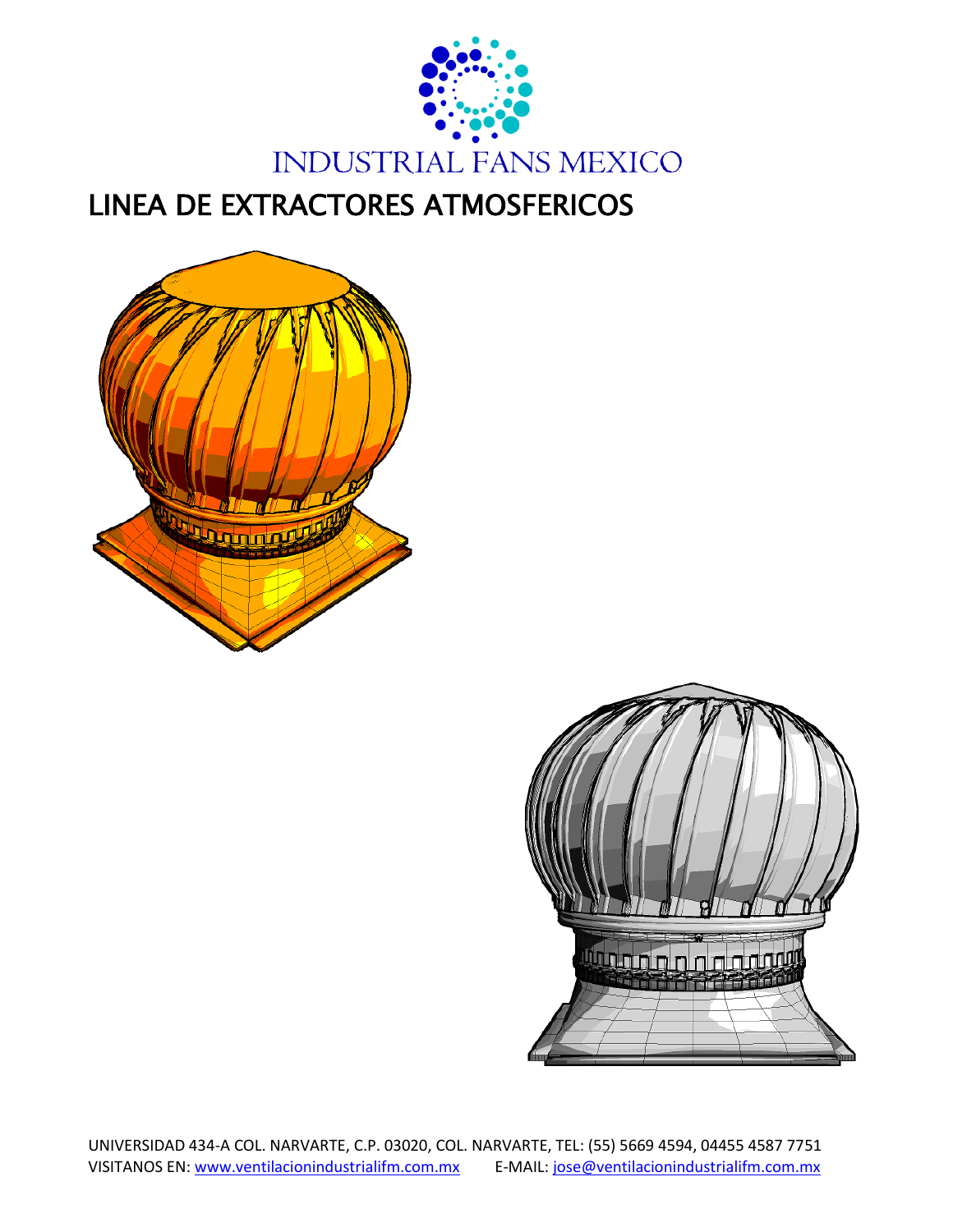

## CARACTERISTICAS DE CONSTRUCCION

- 1. GARGANTA: SOPORTA EL PESO DEL EXTRACTOR Y SIRVE COMO ESTRUCTURA DE ANCLAJE PARA LAS ASPAS. UNIDA TOTALMENTE POR REMACHES Y TORNILLERIA CON TUERCA. DEFINE EL TAMAÑO DEL EXTRACTOR.
- 2. EJE: EJE TUBULAR QUE SIRVE DE ACOPLAMIENTO PARA LAS CHUMACERAS Y EL BUJE. FABRICADO EN TUBO CEDULA 30, ES UNIDO A MENUDO POR MEDIO DE SOLDADURA.
- 3. SOLERAS DE ESTRUCTURA: ELEMENTOS PRINCIPALES QUE UNEN LA GARGANTA CON EL EJE DEL EXTRACTOR. TODAS LAS SOLERAS POSEEN ELEMENTOS DE REFUERZO.
- 4. ASPAS: FABRICADAS CON LAMINA Y ROLADAS PARA DAR SOPORTE AL VENTILADOR. ELEMENTOS CON ANCLAJE ANGULAR Y GEOMETRIA PARA DESVIAR EL AGUA SOBRE TODA LA PERIFERIA DEL EXTRACTOR.
- 5. BASE DE CHUMACERA: DA SOPORTE A LA CHUMACERA SUPERIOR, ADEMAS DE SER EL ELEMENTO DE ANCLAJE DE LAS ASPAS DEL EXTRACTOR.



6. TAPA CONICA (TIPO GORRO DE CHINO): USADO PRINCIPALMENTE PARA PROTEGER A LAS PARTES MOVILES Y EVITAR INFILTRACIONES DE AGUA DENTRO DE LA NAVE. FABRICADA EN LAMINA RESISTENTE A LA INTEMPERIE.